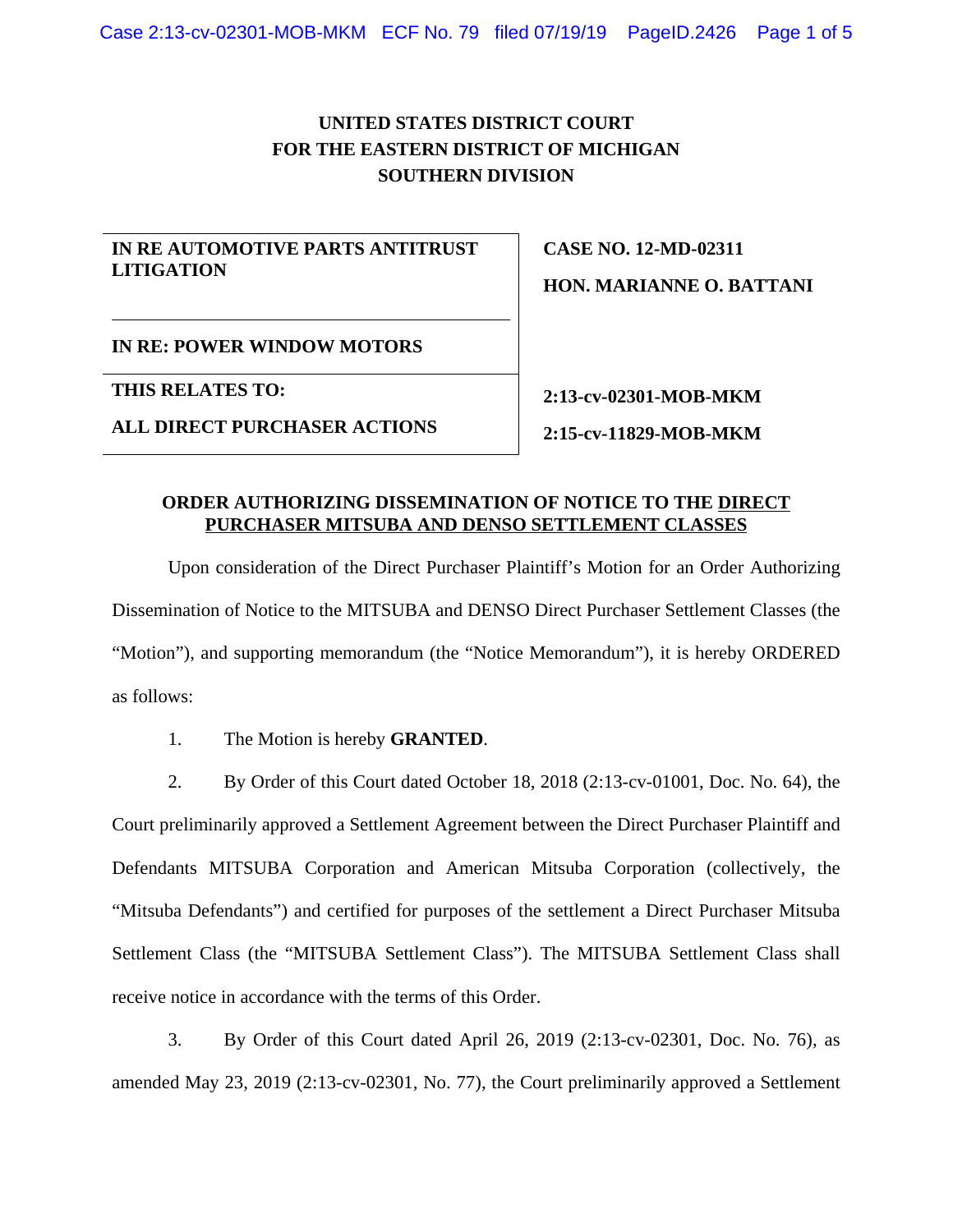Agreement between the Direct Purchaser Plaintiff and Defendants DENSO Corporation, DENSO International America, Inc., DENSO Korea Corporation (f/k/a separately as DENSO International Korea Corporation and DENSO Korea Automotive Corporation), DENSO Automotive Deutschland GmbH, DENSO Products & Services Americas, Inc. (f/k/a DENSO Sales California, Inc.), ASMO Co., Ltd., ASMO North America, LLC, ASMO Greenville of North Carolina, Inc. and ASMO Manufacturing, Inc. (collectively, the "DENSO Defendants") and certified for purposes of the settlement a Direct Purchaser DENSO Settlement Class (the "DENSO Settlement Class"). The DENSO Settlement Class shall receive notice in accordance with the terms of this Order.

4. The Court approves the form and content of (a) the Notice of Proposed Settlements of Direct Purchaser Class Action with the MITSUBA and DENSO Defendants and Hearing on Settlement Approval and Related Matters, and Claim Form (the "Notice"), attached as Exhibit 1 to the Notice Memorandum; (b) the Summary Notice of Proposed Settlements of Direct Purchaser Class Action with MITSUBA and DENSO Defendants and Hearing on Settlement Approval and Related Matters (the "Summary Notice"), attached as Exhibit 2 to the Notice Memorandum; and (c) the Informational Press Release ("Press Release"), attached as Exhibit 3 to the Notice Memorandum.

5. The Court finds that the mailing of the Notice and publication of the Summary Notice and Press Release, in the manner set forth herein constitutes the best notice that is practicable under the circumstances and is valid, due and sufficient notice to all persons entitled thereto and complies fully with the requirements of Federal Rule of Civil Procedure 23 and the due process requirements of the Constitution of the United States.

**2**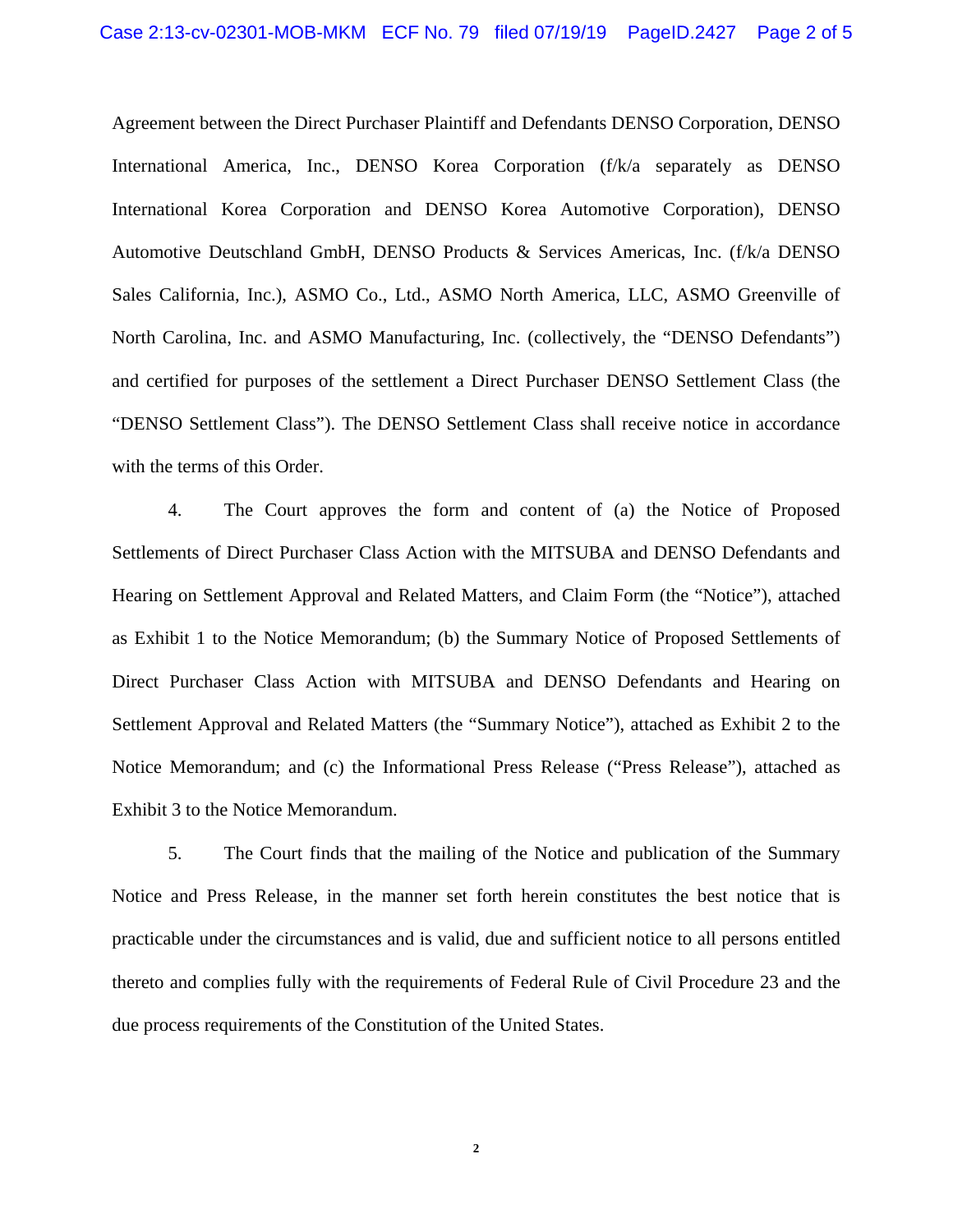6. On or before  $\overline{\text{August 8, 2019}}$ , the Notice, in substantially the same form as Exhibit 1 to the Notice Memorandum, shall be mailed by first class mail, postage prepaid, to all potential members of the MITSUBA and DENSO Settlement Classes identified by Defendants. The Notice shall also be provided to all persons who request it in response to the Summary Notice or Press Release. In addition, a copy of the Notice shall be posted on the Internet at www.AutoPartsAntitrustLitigation.com, the website dedicated to this litigation.

7. On or before **August 16, 2019**, Settlement Class Counsel shall cause the Summary Notice, in substantially the same form as Exhibit 2 to the Notice Memorandum, to be published in one edition of *Automotive News*. Additionally, an **online banner notice** will appear over a 21day period on www.AutoNews.com, the digital version of *Automotive News*. To supplement the notice program further, the **Press Release** will be issued nationwide via PR Newswire's "Auto" Wire," which targets auto industry trade publications.

8. On or before **September 6, 2019, Settlement** Class Counsel shall file with the Court their motion or motions for: final approval of the proposed settlements with the Mitsuba and DENSO Defendants; approval of a proposed plan of distribution of the settlement funds; an award of attorneys' fees and expenses; and an incentive payment to the Class Representative.

9. All requests for exclusion from the MITSUBA and/or DENSO Settlement Classes must be in writing, postmarked no later than September 27, 2019, and must otherwise comply with the requirements set forth in the Notice. Requests for exclusion must be sent to Settlement Class Counsel, counsel for Settling Defendants, and to an address specific to the Power Window Motors Direct Purchaser Antitrust Litigation. The address for each recipient is listed in the Notice.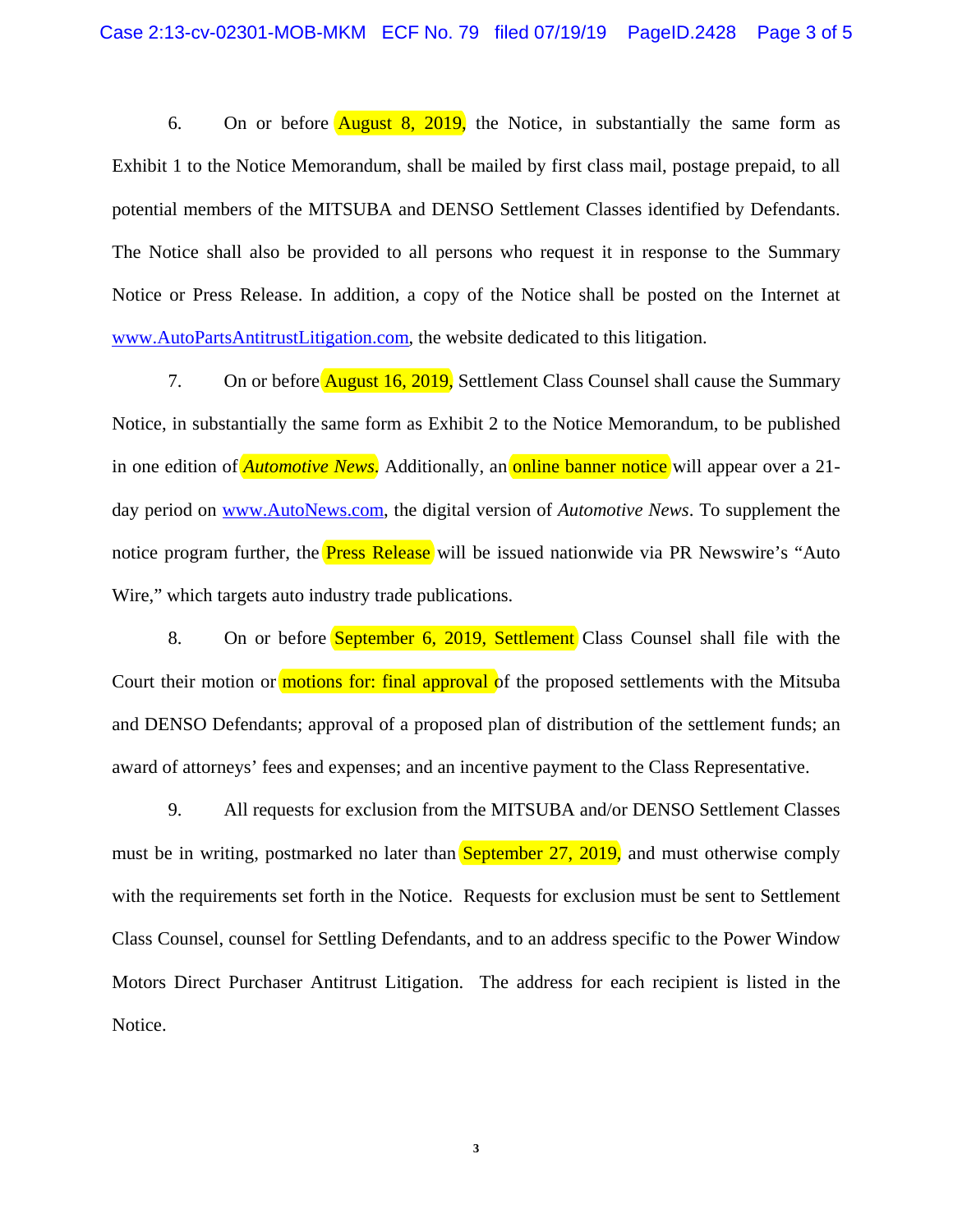10. Any objection by any member of the MITSUBA or DENSO Settlement Classes to either of those proposed settlements, or to the proposed plan of distribution, the request for attorneys' fees and expenses, or to an incentive payment to the Class Representative, must be in writing, must be filed with the Clerk of Court and postmarked no later than September 27, 2019, and must otherwise comply with the instructions set forth in the Notice. Objections must be sent to the Clerk of the Court, Settlement Class Counsel, and counsel for the Settling Defendants. The address for each recipient is listed in the Notice.

11. At least ten (10) days before the date fixed by this Court for the Fairness Hearing, Settlement Class Counsel shall file with the Court affidavits or declarations of the person under whose general direction the mailing and posting of the Notice, and publication of the Summary Notice and Press Release, were made, showing that mailing, posting and publication were made in accordance with this Order.

12. The Court will hold a Fairness Hearing on November 5, 2019, at 2:00 p.m., at the Theodore Levin U.S. Courthouse, 231 West Lafayette Blvd., Detroit, MI, 48226, Courtroom 252 (or such other courtroom as may be assigned for the hearing), to determine whether to approve: (1) the proposed MITSUBA and DENSO settlements; (2) the proposed plan of distribution of the settlement funds; (3) Settlement Class Counsel's request for an award of attorneys' fees and litigation costs and expenses; and (4) the request for an incentive payment to the Class Representative. Any Settlement Class member who follows the procedure set forth in the Notice may appear and be heard at this hearing. The Fairness Hearing may be rescheduled, adjourned or continued, and the courtroom assigned for the hearing may be changed, without further notice to the Settlement Classes.